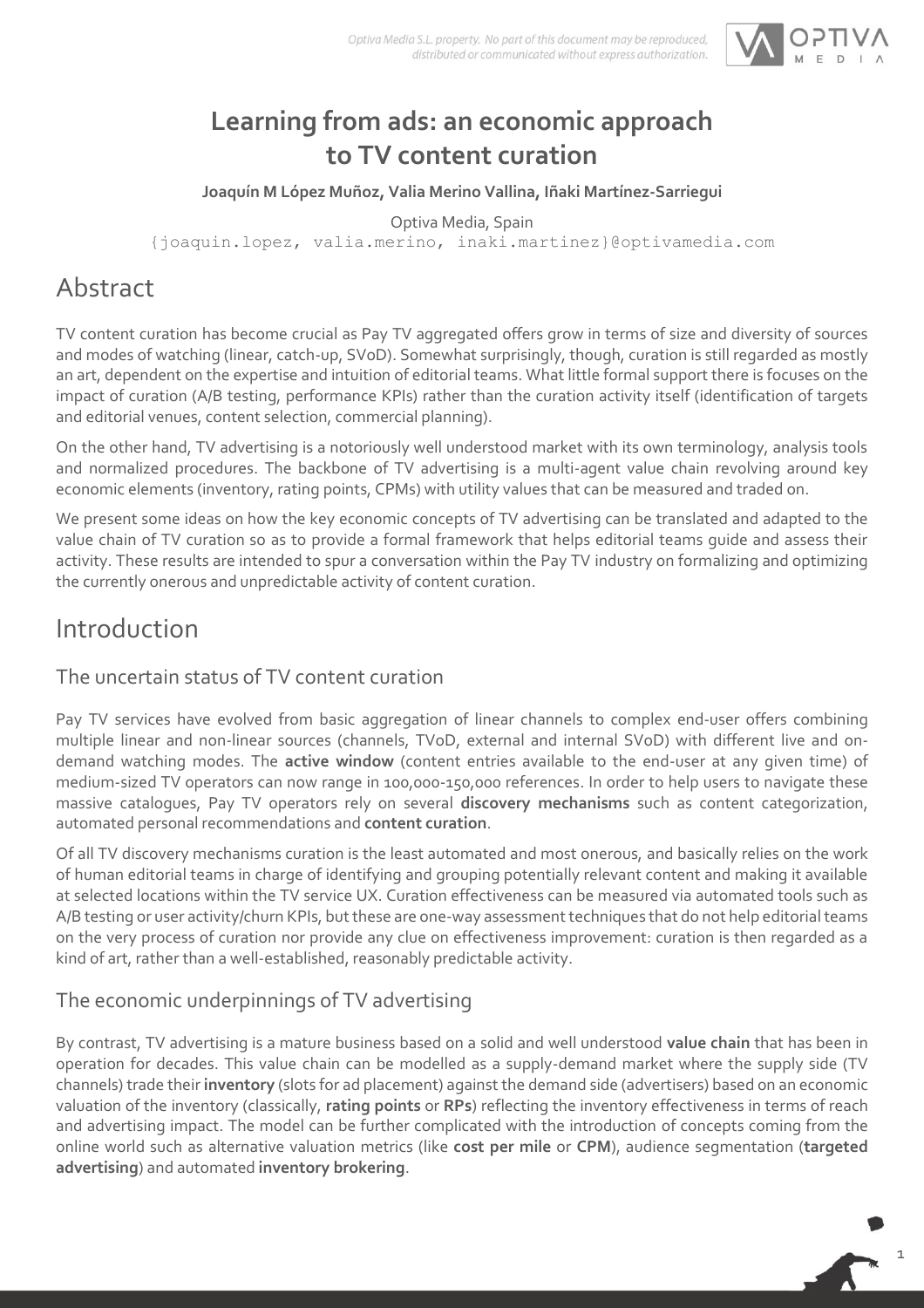

The fact that TV advertising runs on economic, measurable principles makes it amenable to formal analysis and automated assistance for decision taking and effectiveness assessment (**ROI**). We would like to have the same level of support in the tricky business of TV curation.

In what follows, we distil the essential economic principles of TV advertising and map them to construct a formal model of TV curation similarly guided by concepts of supply and demand, economic valuation and return maximization.

# Basic economic concepts of TV advertising

At its very simplest, TV advertising reflects the economic relationships between two types of agents:

- **Advertisers** who want to promote their products through ads.
- **Publishers** (TV channels, Pay TV operators, OTT players) with reserved ad space or **inventory** available for ad insertion at a price.



#### **Fig 1. The basic economic model of TV advertising.**

The process of agreeing on the placement of a particular ad into an inventory slot is called **inventory allocation**. The publisher qualifies its audience (or has it qualified by an external company such as Nielsen) by numerical means such as **rating points** (**RPs**, percentage of the total audience reached) and **targeted rating points** (**TRPs**, relative to a given audience segment), as well as by non-numerical **audience profile** descriptions. The advertiser plans their ad campaign based on impact estimations (typically measured in **gross rating points** or **GPRs**) and an assessment of the level of correlation or **match** between the audience of the publisher and their customer target population. All these factors play a role in fixing the price for ad insertion. The **return of investment** (**ROI**) for the ad campaign is subsequently assessed by the advertiser as a function of how product sales, brand awareness, etc., have increased.

The negotiation process between advertiser and publisher can be done on a per case basis or, as is the case for online advertising, be automated in a value chain with many agents and intermediaries on either side.



**Fig 2. Addressable/online scaleup/automation of the advertising value chain.**

Be it automated or conducted in a more traditional fashion, TV advertising is ultimately a very typical supply-demand market.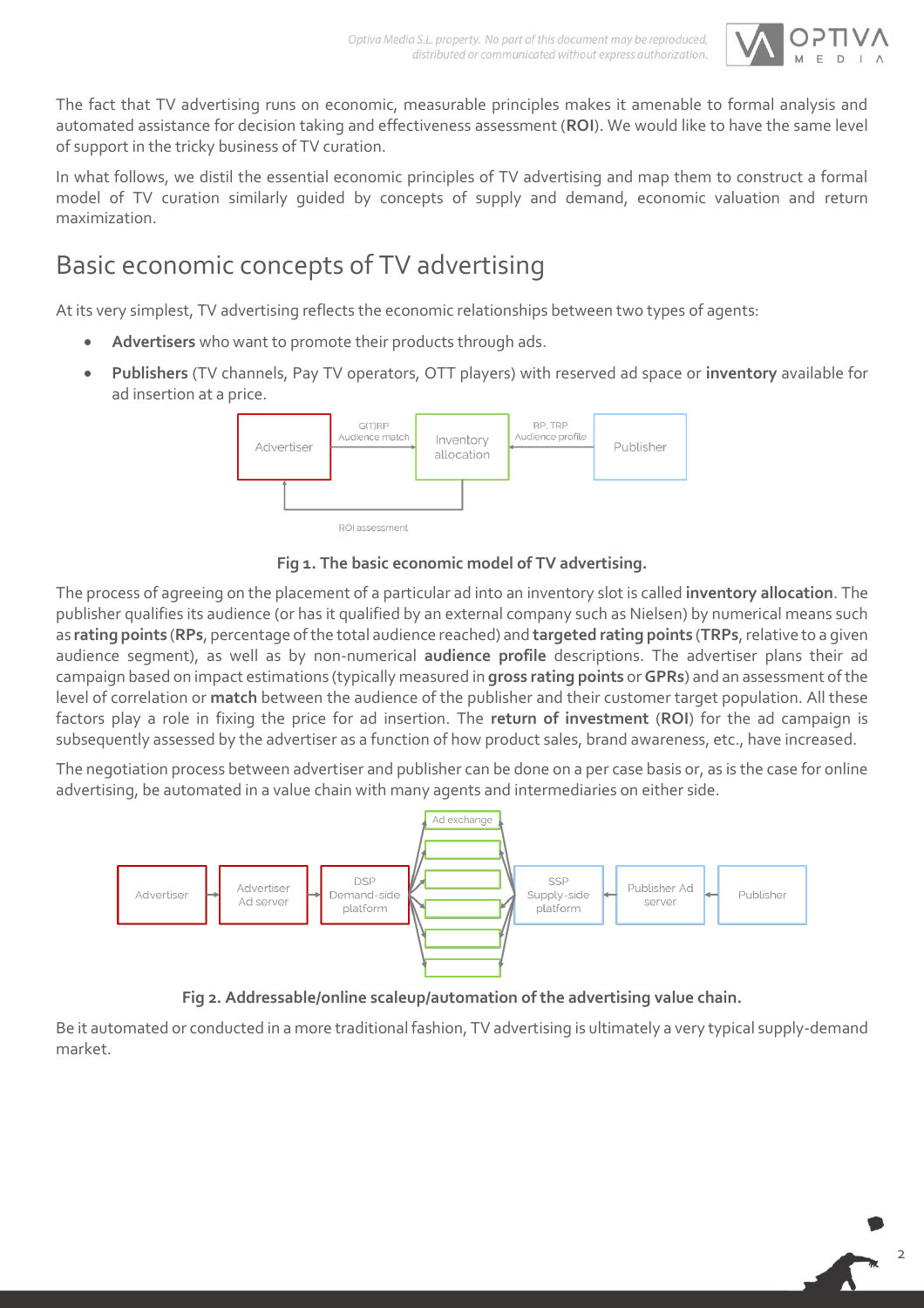



**Fig 3. TV advertising as a supply-demand market.**

Like other markets of these kind, we observe saturation effects both on the side of the demand (ROIs stagnate from a certain level of ad exposure) and the supply (publishers tend to have lower rating points as their TV services are overcrowded with ads).





We have mentioned RP and TRP as customary indicators for ad impact estimation and inventory valuation. Table 1 summarizes other typical indicators for specialized scenarios with addressable TV advertising capabilities and/or ondemand content playback. As the market evolves to full-digital, valuation mechanisms will tend towards pricing based on exact impression/impact count (**cost per mile** or **CPM**, **cost per click** or **CPC**).

|              | Non-addressable                | Addressable |
|--------------|--------------------------------|-------------|
| Live TV      | <b>RP</b>                      | TRP         |
| On-demand TV | C <sub>3</sub> /C <sub>7</sub> | CPM/CPC     |

**Table 1. Inventory valuation mechanisms for different TV advertising scenarios.**

## An economic model for TV curation

We study the prototypical case of a TV service with a dedicated editorial team in charge of selecting which content entries from the current catalogue ought to be promoted in dedicated **curation slots** within the service UX (for instance, a "recommended" section on the homepage, curated thematic playlists, etc.)





We also include a notion of audience **segments**, typically modelled after the information provided by the service BI, which make it possible to do different kinds of curation to different targets (based on age, socioeconomic status, etc.)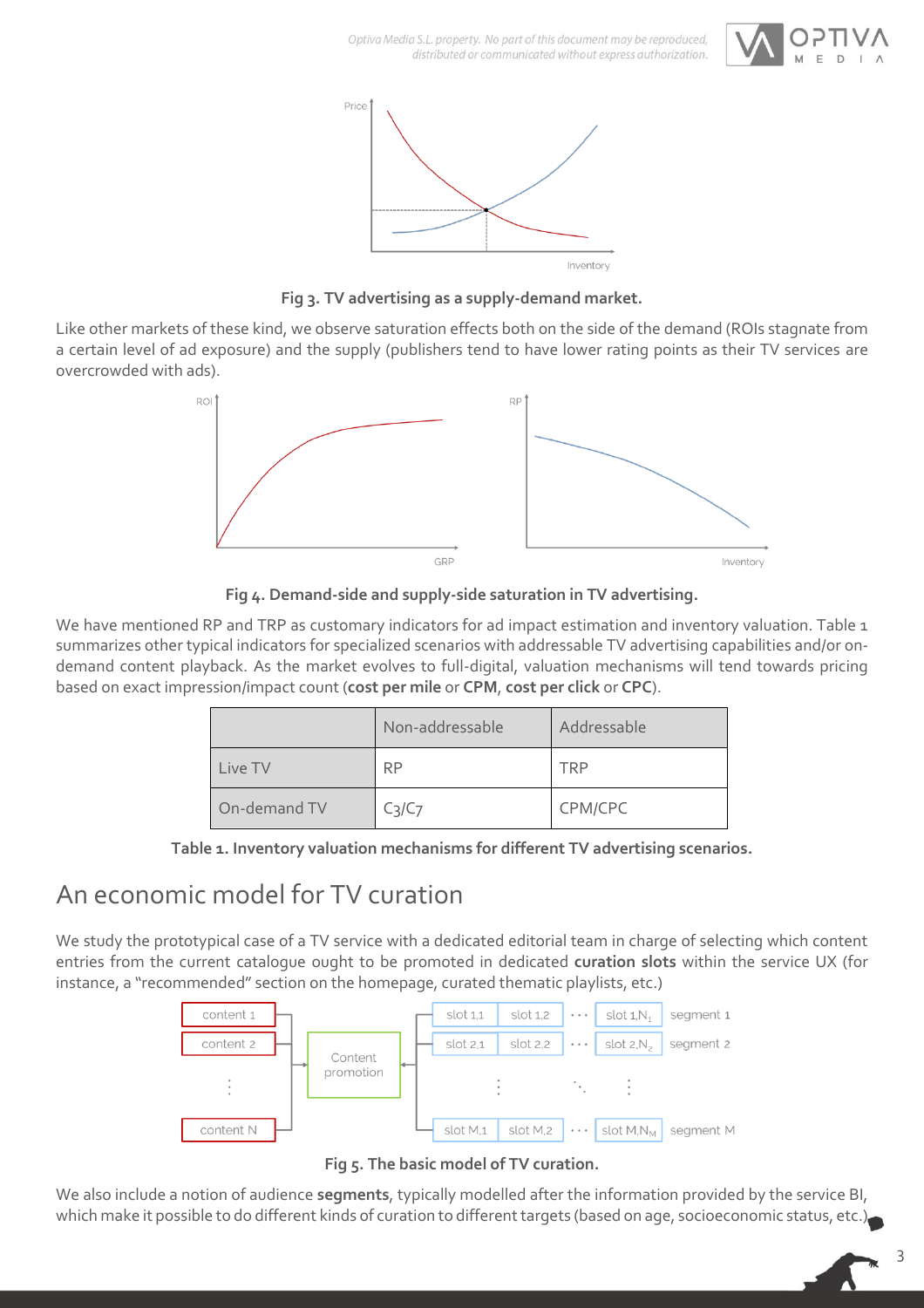

To keep things simple, we consider both the segments and their associated curation slots to be fixed —that is, the editorial team works with a predefined curation space that doesn't change frequently.

The key insight to our approach is that this model is, to a large extent, formally equivalent to that of TV advertising if only we do a translation of vocabulary between both domains.

| TV advertising       | TV curation       |
|----------------------|-------------------|
| Ad                   | Curated content   |
| Inventory            | Curation slots    |
| Inventory allocation | Content promotion |
| <b>TRP</b>           | Segment volume    |
| ROI                  | Effectiveness     |

#### **Table 2. TV curation as an advertising market, terminology equivalence. (Segment volume and effectiveness will be defined later)**

Under this perspective, TV curation is then a supply-demand market where the supplied goods are curation slots and the demand role is played by content "aspiring" to be promoted. As we assumed that inventory (curation slots) is fixed, the supply curve is actually a vertical line.



**Fig 6. TV curation supply-demand curves.**

Like with TV advertising, an analogous phenomenon of demand saturation can be observed: curating the same content in more than one position within the UX will typically yield no further results, so each segment is saturated for a particular content entry when this is curated once.



**Fig 7. Hard-hit demand saturation in TV curation.**

### Inventory valuation

As part of our program for the interpretation of TV curation as an economic market akin to TV advertising, we need to find a numerical formula for inventory valuation that captures the utility of placing a particular content entry in a segment curation slot. This is a very straightforward proposal: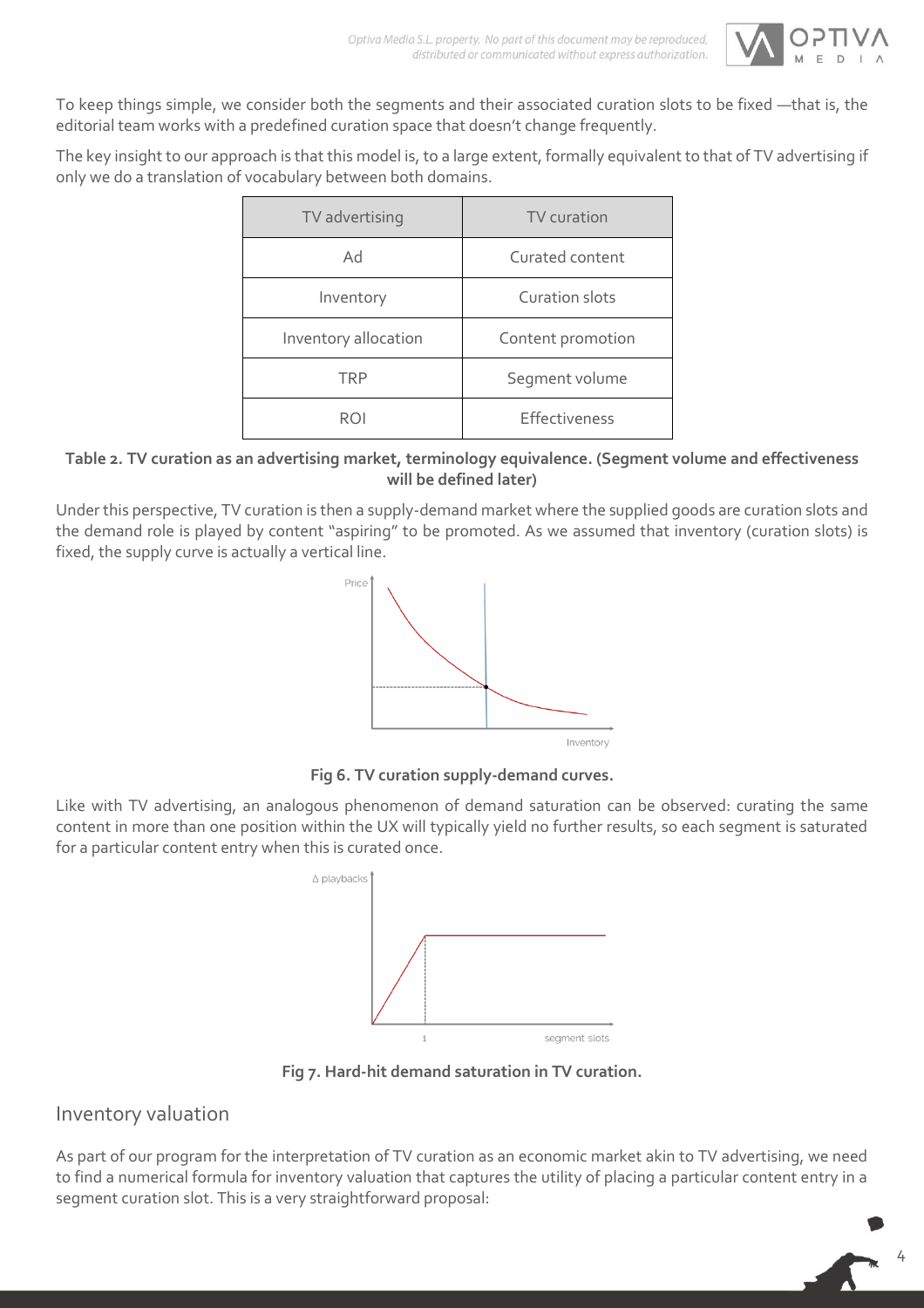

value(content→segment) = CM(cont) × volume(seg) × match(cont, seg) × WTR(cont,seg)

- **CM** is the "economic" contribution margin of each new user playback as a result of the content being promoted. We will analyse this quantity later on.
- The **segment volume** is defined as the number of unique user sessions in the segment for the curation period considered. This is akin to RP/TRP figures for audience reach calculation in TV advertising.
- **match(content, segment)** measures the degree to which the content is thematically aligned to the preferences of the target segment. For instance, the movie "Frozen" is a high match for a kids segment, but probably not so for an audience interested in, say, documentaries.
- **WTR** is short for **watch-through rate**, the percentage of impressions of the curated content that translate to an actual content playback by the user, much like the analogous **click-through rate** from online advertising. As thematic match has been factored out above, WTR correlates positively with the intrinsic "quality" of the content; also, it is expected to correlate somewhat *negatively* with the content entry popularity —if a content is very popular, users will look for it proactively, resulting in a portion of total playbacks not being funnelled through the curation slot.

To summarize, the value of placing a content entry in a given segment curation slot is simply an estimation of the expected incremental playbacks for the content, multiplied by their economic contribution margin.

### Contribution margin

In microeconomics, the contribution margin of an individual product sale is just the revenue brought in by the sale minus the marginal cost of production. We can follow then this same definition in our scenario:

#### CM(content) = unit revenue - unit cost

From the standpoint of an editorial team in charge of curation, "revenue" and "cost" can mean actual monetary values (as in the simple case of pay-per-watch **transactional video on demand** or **TVoD**) or else be a proxy for some measure of service engagement, growth, etc. The following is just an approximation among many possible ones:

- Unit revenue:
	- o Unit price for TVoD or similar pay-per-watch content.
	- o Normalized unit price for subscription-based content (for instance, price of the subscription price divided by the average number of contents watched by a user).
- Unit cost
	- o Unit cost for TVoD. If content acquisition operates under a **minimum guarantee** clause, this is zero until consumption reached the minimum.
	- o Normalized unit cost or zero (sunk cost) for fixed-price content packages (for instance, a TV channel with an associated catch-up catalogue).

The fact that the unit cost can be zero (that is, we are operating under a sunk-cost assumption) allows us to model the typical situation where an editorial team wishes to promote content beyond its intrinsic qualities so as to reach the pre-agreed minimum number of playbacks.

#### Inventory pricing and allocation

In a market where the supply is scarce and fixed, a commonly used procedure for price determination is by **auctioning**. Furthermore, a basic result from Auction Theory says that we have an equilibrium strategy when all potential buyers (here, content entries competing for a curation slot) bid proportionally to their estimated value for the good being auctioned (with a fixed factor dependent on the number of buyers). With this in mind, we can simply state that the price each content is willing to pay for a particular segment slot is exactly **value(content→segment)**: this is also consistent with the editorial team's general goal of maximizing curation value.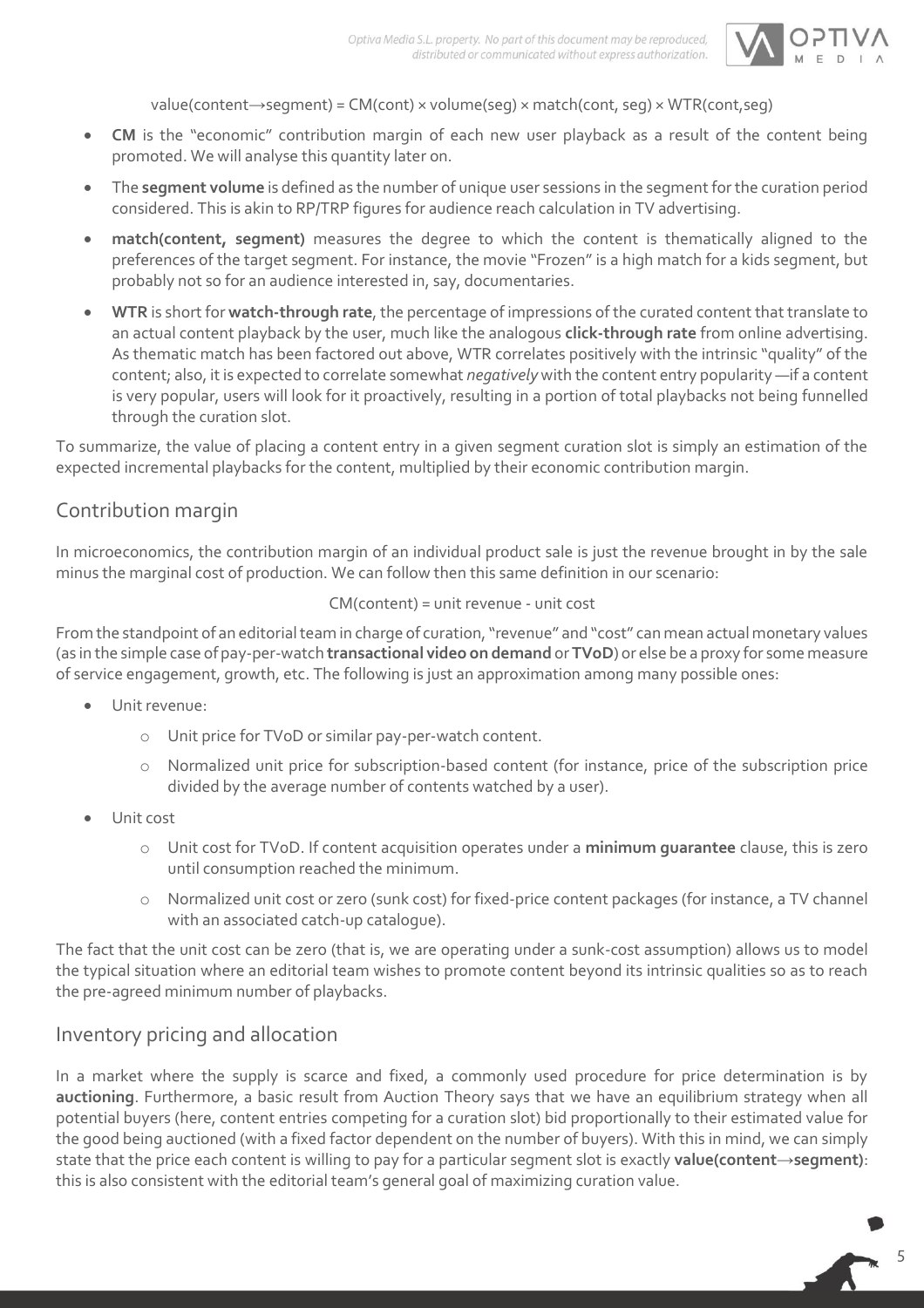

Once we have derived a formula for inventory valuation and a procedure for inventory pricing, a very simple algorithm can be devised for **automatic curation**:

#### **Max gradient algorithm for automatic TV curation**

For each curation slot:

From contents *not yet curated* in the segment (demand saturation):

Assign content with maximum valuation

Adjust unit costs

This algorithm is not provably optimum but will be very close in practical situations.

### Curation effectiveness

Much like in TV advertising a campaign is assessed for ROI, we can measure the **effectiveness** of a curation action by comparing its "economic" output against the value paid for the slot:

> effectiveness(content→segment) = Δ playbacks × CM(content) value(content→segment)

> > Δ playbacks = actual playbacks - baseline playbacks

Plugging the definition of value(content→segment) in the equation, we get:

$$
\Delta \text{ playbacks} \times \text{CM}(\text{content})
$$
\n
$$
= \frac{\Delta \text{ playbacks} \times \text{CM}(\text{content})}{\text{CM}(\text{content}) \times \text{volume}(\text{seg}) \times \text{match}(\text{cont,seg}) \times \text{WTR}(\text{cont,seg})} = \frac{\Delta \text{ playbacks}}{\text{volume}(\text{seg}) \times \text{match}(\text{cont,seg}) \times \text{WTR}(\text{cont,seg})}
$$

That is, the effectiveness is just the number of actual incremental playbacks divided by our priori estimation based on segment volume, content match and watch-through rate.

The quantity Δ playbacks depends on the determination of baseline playbacks, that is, the number of content playbacks that would have occurred nevertheless if the content had not been promoted. This can be estimated in a number of ways:

- Count as baseline playbacks those that happened outside the curation slot. This is just an approximation as the very presence of the curation slots "attracts" users who could have played the content through some other UX path.
- Use the number of playbacks for the content in the segment before curation happened.
- Use the number of playbacks for the content in **another** segment where the content entry was not promoted. This estimation is prone to be very rough as the number has to be normalized for the current segment:

```
baseline playbacks(seg<sub>1</sub>) = playbacks(seg<sub>2</sub>) × \frac{\text{volume}(\text{seq}_1) \times \text{match}(\text{cont,seq}_1) \times \text{WTR}(\text{cont,seq}_1)}{\text{volume}(\text{seq}_1) \times \text{match}(\text{cont,seq}_1) \times \text{WTR}(\text{cont,seq}_1)}volume(seg_{{}_2}) × match(cont,seg_{{}_2}) × WTR(cont,seg_{{}_2})
```
which involves match factors and WTRs, estimated quantities on their turn with a high level of uncertainty.

Do A/B testing on the curated segment.

### Critical components of the model

The ability of the model to predict curation performance rests on two parameters measuring the degree in which content aligns with audience preferences, namely **match** and **WTR**. Doing a precise estimation of these, then, becomes essential in practical applications:

 Estimating the matching factor match(content, segment) is a problem similar to that of **personal recommendation** for the case of individual users, with the added complexity that recommendation engines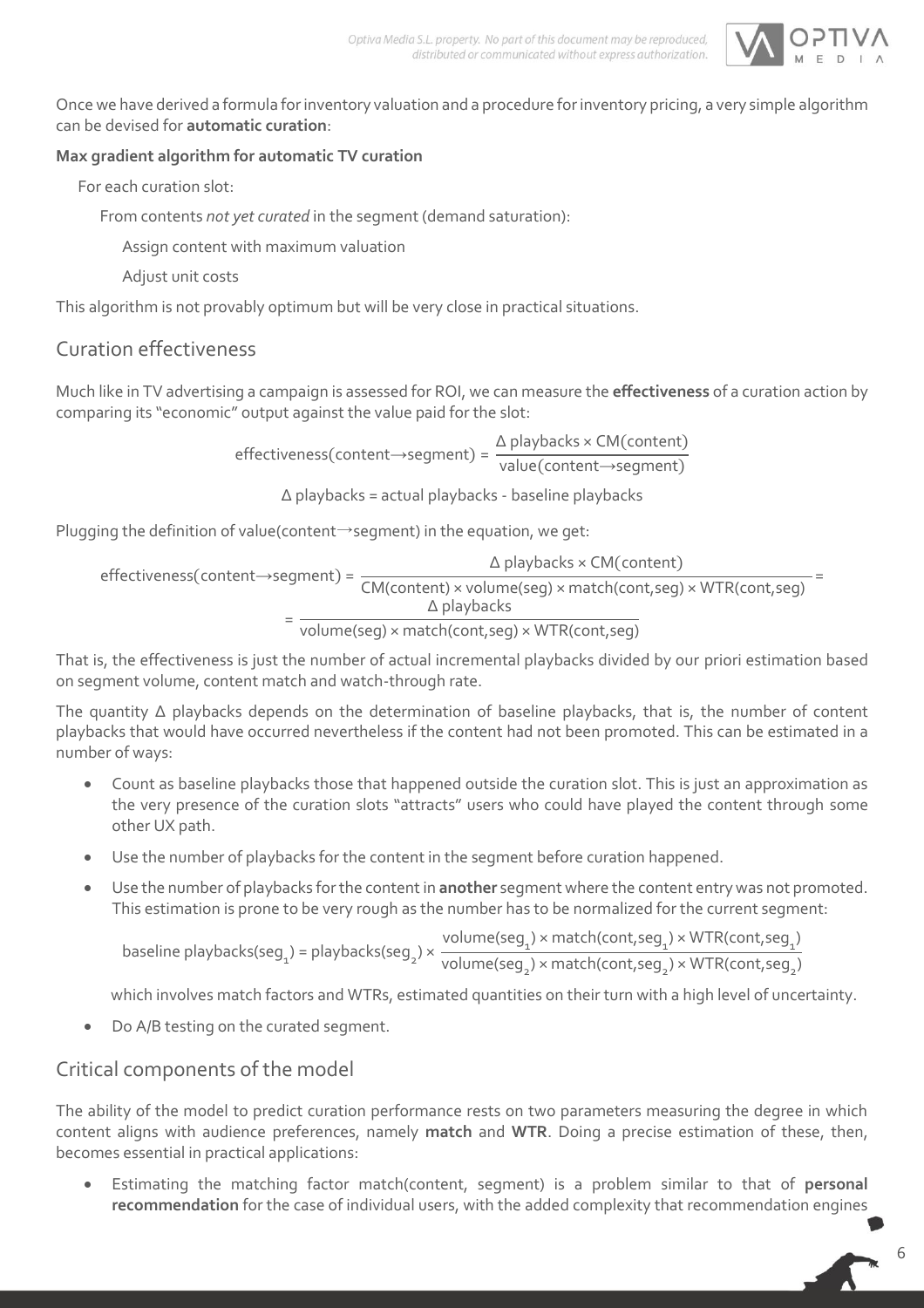

7

typically resort to **collaborative filtering** to detect similar user profiles, a technique we cannot apply in our aggregated scenario —basically, collaborative filtering works with thousands of users and here we only have a handful of segments. So, matching must depend on an (informal or automated) analysis of the thematic qualities of the content as compared with the assumed preferences of the segment audience. **Content microgenres** become extremely useful here, as do techniques for automatic content categorization and clustering based on **automatic tagging**.

- As for the watch-through rate, we can further split it into:
	- o A structural component that measures the average effectiveness of curation slots for a given segment, regardless of the content being promoted. This can be calculated very easily based on past history.
	- o A non-structural component which is, by definition, highly correlated with the nature of the content itself. Estimating this component is probably best left to humans, who can bring in external knowledge about content popularity outside the service, social media buzz, etc., though automated supporting tools can be implemented for this task (**social trends analysis**).

## Assisted TV content curation by Optiva Media

### Background

Founded in 2002, **Optiva Media** is devoted to helping TV companies around the world make the most of their services. The company's services include all areas of the TV space from engineering to operations, media and metadata management, product design and development, research, and business and technical consultancy.

**Optiva Media** has developed **MediaSuite** [\(mediasuite.tv\)](http://mediasuite.tv/), an ecosystem of interoperable products for helping TV operators manage their content operations both at the metadata and media levels. As part of the evolution of **MediaSuite,** we are working on a new component called **MediaQurator** for the assistance of editorial teams with content curation. **MediaQurator** rests on the theoretical foundations explained in this paper.

#### MediaQurator



**Fig 8. MediaQurator as a component of Optiva Media's MediaSuite.**

**MediaQurator** develops the concept of Assisted TV Content Curation through the implementation of automated tools to help editorial teams to:

- **Plan** and **decide** on content promotion and placement.
- **Predict** the effectiveness of their decisions.
- **Measure and compare** actual results vs initial estimations.
- **Update and optimize** their curation strategies.
- Guide their **content acquisition** decisions beyond and prior to content curation itself.